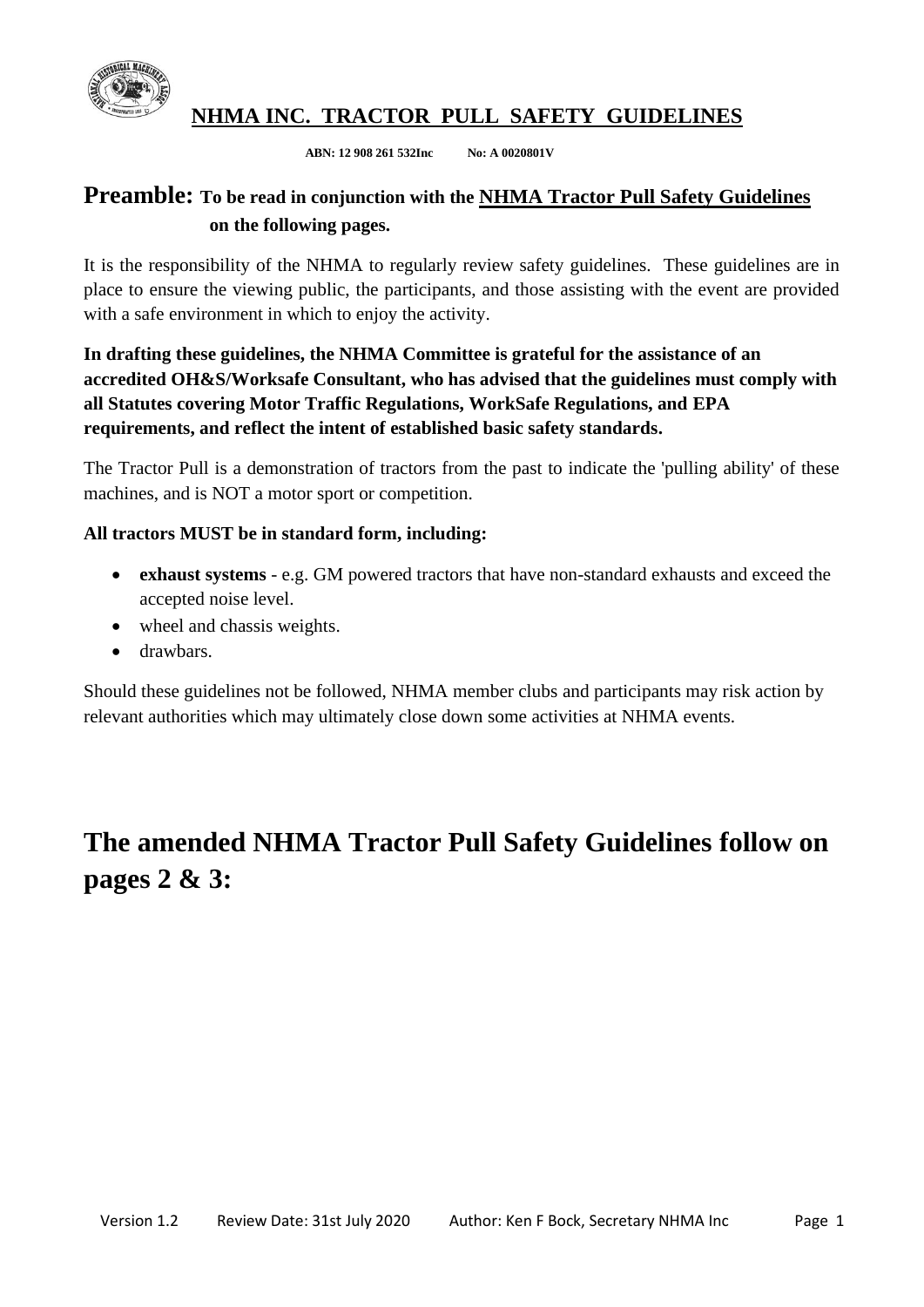

**NHMA INC. TRACTOR PULL SAFETY GUIDELINES**

 **ABN: 12 908 261 532Inc No: A 0020801V**

# **NHMA Tractor Pull Safety Guidelines - Australia Wide**

**First Issued: 31st July 2007 (Version 1.0)**

**Amended: January 2010; (Version 1,1); JULY 2019 (Version 1.2)**

- **1. All Federal, State and Local Government Statutes to be observed at all times.**
- **2. If a serious incident occurs, the club Safety Committee may stop any activity or the entire event until allowed to continue by the emergency services.**
- **3. Tractors manufactured 1955 or earlier will be referred to as 'Vintage' tractors.**
- **4. 'Classic' tractors are to be at least 30 years old. Year and Horsepower limitations to be set by the club running the activity, and advised in any advertising prior to the event.**
- **5. Horsepower classing to be set by the organising club (e.g. maximum or rated drawbar) and advised prior to the event.**
- **6. All tractors to be in standard form with NO modifications whatsoever; Tyre variations will be allowed only if:**
	- **a) original size tyres are not now available and,**
	- **b) they are the only modern sized tyre available to replace the old tyre.**
	- **c) rim spacers will only be permitted to enable modern tyres to be fitted to old rims**
- **7. Two wheel weights can be fitted per wheel to any tractor, irrespective of make or model, cast or steel rims. The wheel weight must not protrude more than two inches (50mm) outside the tyre. These weights must have been originally manufactured as a wheel weight and be of cast or steel material, and fitted in a proper and safe manner. Sandwich weights fitted to Chamberlain tractors are not to exceed the 2 inches (50mm) rule above. Front chassis weights are to be original for that make and model only.**
- **8. NO other weights will be allowed on the tractor. Tractors fitted with loaders & blades are not standard tractors and as such should NOT participate with standard tractors.**
- **9. Maximum Drawbar height will be:**
	- **a) under 25 hp 450mm maximum (18 inches)**
	- **b) above 25 hp 560mm maximum (22 inches)**
	- **c) No modified drawbars are allowed (definitely not connected to the top link)**
- **10. When the front wheels lift off the ground, the driver has lost full control of the tractor and will be stopped.**